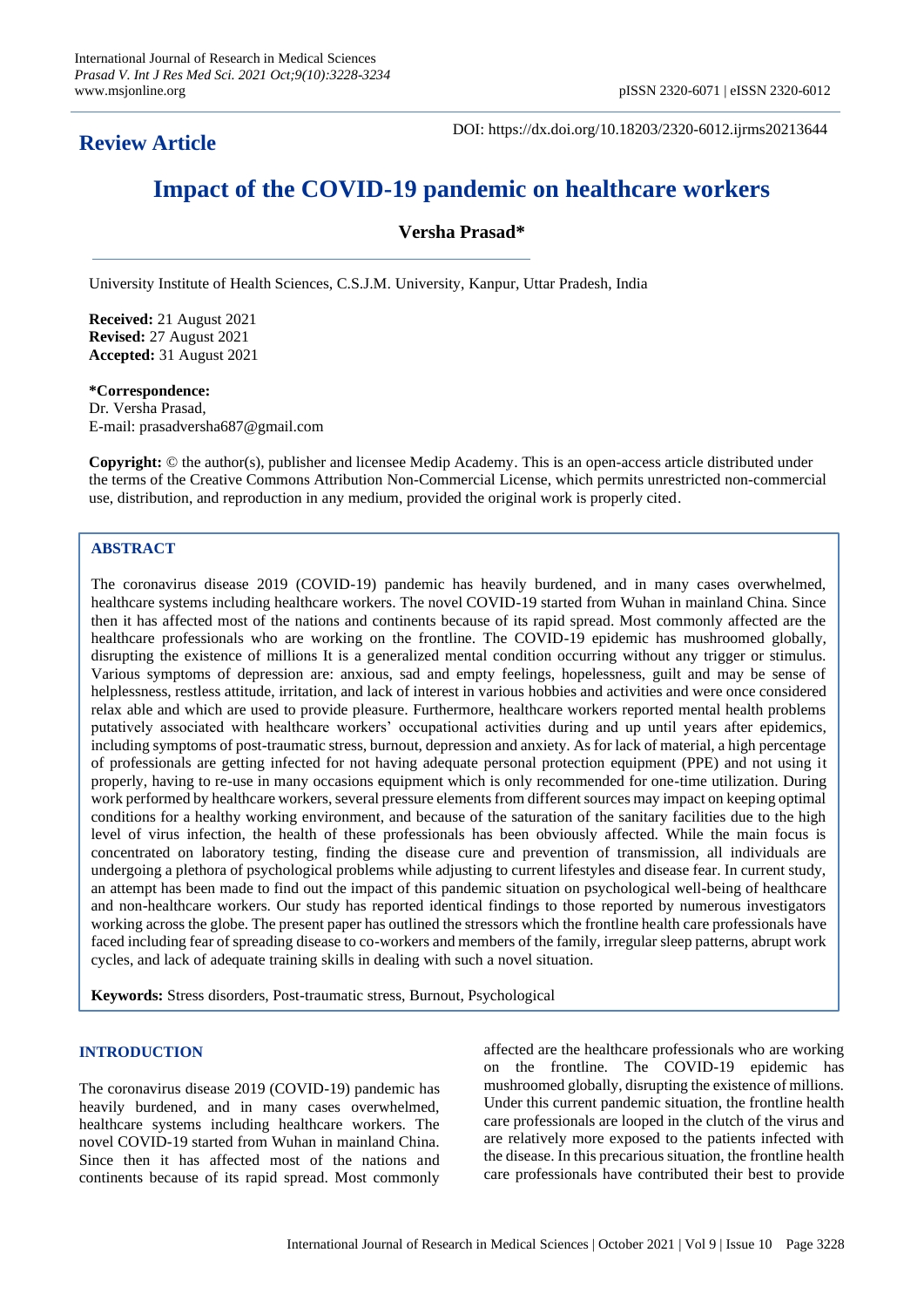utmost care to the patients infected with the ailment. The direct involvement of these professionals, however, has taken a toll on their physical health as well as on their mental well-being. Several studies conducted recently have reported that frontline health care workers engaged in direct diagnosis, treatment, and care of patients with COVID-19 are associated with a higher risk of symptoms of depression, post-traumatic stress disorder and other mental health issues. Lack of personal protection equipment, unreasonable amounts of work, improper medicines, fear of contracting the disease, and lack of skilled training have interposed the frontline health care workers with unimaginable stress. Due to the widespread outbreak, the death count of the frontline health care professionals has also surged. However, studies exploring the physical and mental welfare of the frontline health care professionals and their families are very few and far behind. To address this aperture, the present paper attempts to highlight the psychological and physical impact of the COVID-19 pandemic on the frontline health care professions and to understand the impact of the death of these frontline health care professionals on the psychological well-being, mourning process, and complicated grief among the family members of healthcare professionals. The paper also presents some recommendations for providing psychological support to healthcare professionals and their bereaved families. They suffer from severe psychological side-effects which may be attributed to extremely long working hours, heavy work load, and inadequate supply of personal protective equipment's (PPE) supplies, over-reporting by audiovisual and social media, and various news channels and high rate of infection among the handling staff.<sup>1</sup>

The World Health Organization (WHO) has emphasized the extremely high burden on healthcare workers, and called for action to address the immediate needs and measures needed to save lives and prevent a serious impact on physical and mental health of health care workers. Previous viral outbreaks have shown that frontline and non-front-line healthcare workers are at increased risk of infection and other adverse physical health outcomes. As per WHO, mental health disorders constitute one of the main cause of disability around the world. Stress is a process wherein external or environmental demands exceed the adaptation capability of any organism which results in biological along with psychological alterations which at large may place those people at risk of disease. Anxiety can be defined as "a physiological and psychological state which is characterized by various somatic, cognitive, behavioural, as well as emotional components." All of these components when combined together may lead to the creation of an unpleasant feeling which has been associated with fear, worry, and feeling of uneasiness.

It is a generalized mental condition occurring without any trigger or stimulus. Various symptoms of depression are: anxious, sad and empty feelings, hopelessness, guilt and may be sense of helplessness, restless attitude, irritation,

and lack of interest in various hobbies and activities and were once considered relax able and which are used to provide pleasure.<sup>2</sup> Furthermore, healthcare workers reported mental health problems putatively associated with healthcare workers' occupational activities during and up until years after epidemics, including symptoms of posttraumatic stress, burnout, depression and anxiety. Likewise, reports of the mental toll on healthcare workers have persistently appeared during the current global health crisis. In the face of a prolonged crisis such as the pandemic, sustainability of the healthcare response fully relies on its ability to safeguard the health of responders: the healthcare workers. Yet the recent findings of psychological distress among healthcare workers might indicate that the healthcare system is currently unable to effectively help the helpers. The continuing coronavirus (COVID-19) pandemic has massive impact on psychological health of healthcare as well non-healthcare professionals. There is an increasingly pressing requirement to address these impacts on an individual's mental state by protection as well as promotion of overall well-being during as well as after the outbreak is over.<sup>3</sup>

# **HEALTH CARE WORKER DISTRESS**

Uncertainty about the duration of the crisis: Risks threaten that timeline. The timeline in other countries will depend on seven crucial variables. And when herd immunity is reached, the risks will not vanish; herd immunity may prove temporary or be limited to regions in a country. Health care providers are facing a time of unprecedented stress in occupations which are highly demanding even in the best of times. The requirement of physical presence with the potential of contracting or spreading disease, coupled with the emotional strain of caring for frightened and sick patients will require high levels of emotional intelligence, self-care, emotion control, and stress management. Healthcare workers are one important group in the category of "front line workers"—employees who are directly public-facing. Not only does each worker's ability to manage stress have a ripple effect on their patients, co-workers, and families, managing stress effectively will protect their immune systems as they face daily challenges. But the responsibility to "cope better" should not rest solely with individual employees. Having supportive teams, managers, and organizations is critical. The virus is spread mainly by close contact such that healthcare workers and those admitted to or working in hospitals are particularly at risk. Healthcare workers and patients may be protected by adequate personal protective equipment and hygiene including frequent handwashing, showering, wearing gloves and masks. As a result of the pandemic, rapid spread and the associated increased mortality rate, the pandemic has caused public-health issues worldwide; further, the stress people experience in response to this situation has also had a severe negative effect.<sup>4</sup> Regarding health-care workers, COVID‐19 has caused issues such as high health-care demands, increased patient mortality, emotional and physical stress, and rationing of health-care supplies.<sup>5</sup> Further, rapid increases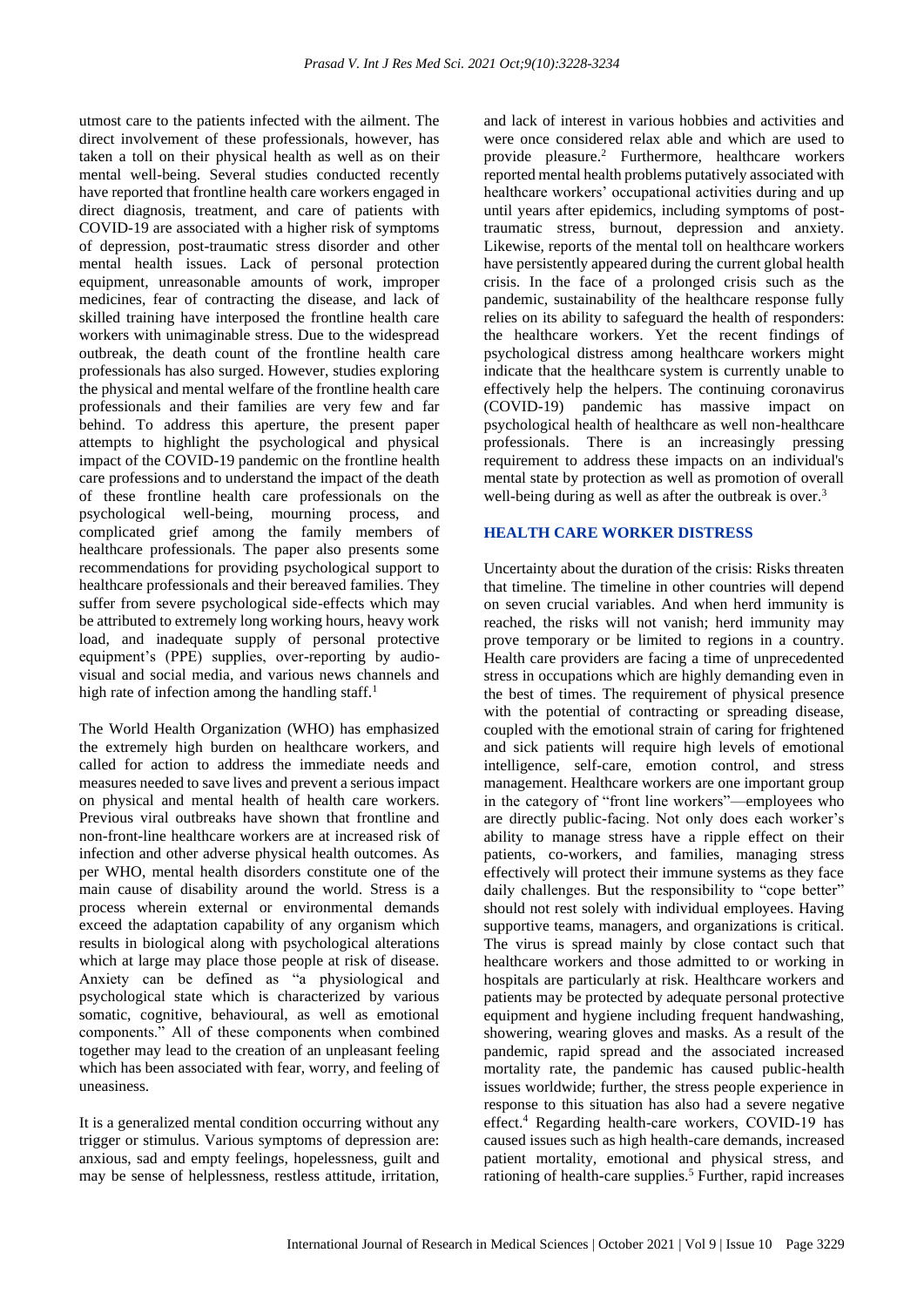in the number of suspected and confirmed positive cases, low supplies of PPE, overwhelming work-loads, widespread media coverage of the pandemic, perceived inadequate organizational support, and an increased risk of contracting the disease and transmitting it to one's own family have also caused psychological distress among health-care workers.<sup>6</sup>

It is essential to consider both the psychological and physiological influence of the pandemic on health-care workers. Failure to assess and address psychological responses to pandemic-associated stressors can negatively impact health-care workers' physiological and psychological functioning. Notably, during pandemics, health-care workers who provide care to patients are among the populations most likely to experience psychological distress, including depression and anxiety.<sup>7</sup>

# **POTENTIAL SHORTAGES OF HEALTH CARE RESOURCES, ESPECIALLY PPES**

During such public health emergencies, personal protective equipment (PPE) like-gloves, surgical face masks, air-purifying respirators, ventilators, goggles, face shields, N95 respirators, and gowns are essential in preventing the spread of infection among the patients and health care workers (HCWs). As in this critical phase, a shortage of all of these PPE is about to develop or has already developed in high demand areas like triage, isolation wards etc. Previously, PPE was commonly used in the hospital environment, is now a scarce and precious commodity in many locations when it is needed most to care for highly infectious patients.

# *WHO calls on industry and governments to increase manufacturing by 40 per cent to meet rising global demand*

The World Health Organization has warned that severe and mounting disruption to the global supply of personal protective equipment (PPE) – caused by rising demand, panic buying, hoarding and misuse – is putting lives at risk from the new coronavirus and other infectious diseases. Healthcare workers rely on personal protective equipment to protect themselves and their patients from being infected and infecting others. But shortages are leaving doctors, nurses and other frontline workers dangerously ill-equipped to care for COVID-19 patients, due to limited access to supplies such as gloves, medical masks, respirators, goggles, face shields, gowns, and aprons.

"Without secure supply chains, the risk to healthcare workers around the world is real. Industry and governments must act quickly to boost supply, ease export restrictions and put measures in place to stop speculation and hoarding. We can't stop COVID-19 without protecting health workers first," said WHO Director-General Dr Tedros Adhanom Ghebreyesus. In early March, WHO noted that Since the start of the COVID-19 outbreak, prices have surged. Surgical masks have seen a six-fold increase, N95 respirators have trebled and gowns have doubled. Supplies can take months to deliver and market manipulation is widespread, with stocks frequently sold to the highest bidder. WHO has so far shipped nearly half a million sets of personal protective equipment to 47 countries, but supplies are rapidly depleting. They urged industry to raise its production of PPE by 40%. Countries issued contingency plans for stock-outs. Nations such as the UK and the USA reported dangerously low supplies of PPE. In Italy, the shortages contributed to the high burden of infection and death among hospital staff. Providing direct care to patients with COVID-19 and Knowing someone who has contracted or died of the disease

Jahrami et al. have testified that 3/4th of healthcare workers in COVID-19 care centers have reported disturbances in sleep cycle due to the constant work stress, dealing with death and dying of patients and co-workers, chaotic work schedule and work cycle. Recent studies have established that due to the close contact with patients diagnosed with COVID-19, the frontline health care professionals have developed physical symptoms like fever, headache, cough, hemoptysis, and diarrhea.<sup>8</sup> Those at greatest risk were HCWs who felt less prepared, had less family support, felt less self-efficacy, perceived a higher level of stress, and those with poor sleep quality. Fear of self and colleague infection represented a top source of stress.<sup>9</sup> While health care workers often accept increased risk of infection, as part of their chosen profession, they often exhibit concern about family transmission, especially involving family members who are elderly, immunocompromised, or have chronic medical conditions. While the CDC and Occupational Safety and Health Administration provide clear recommendations, it is evident that more is required to optimize safety in the current environment. Health care workers may ask whether their family members can receive priority for testing, vaccination, and treatment when the testing becomes available.<sup>10</sup> Ensuring care of health care workers' family members would enhance workforce confidence and availability, but the feasibility and advisability of family priority is yet to be determined. For front-line caregivers, the concerns about transmitting the virus to family members will need to be addressed.<sup>11</sup>

## **HEALTH CARE WORKERS REQUIRED TO UNDERGO QUARANTINE OR ISOLATION**

Pappa et al. conducted a systematic review and metaanalysis of the prevalence of anxiety, depression, and insomnia, respectively, among health-care workers during the COVID-19 Pandemic. Anxiety was assessed across 12 studies, and a prevalence of 23.2% was returned; meanwhile, depression was assessed across 10 studies, and a prevalence of 22.8% was returned. The findings of Pappa et al support the results of the current study, as they indicate that health-care workers experience anxiety and depression during COVID-19; however, Pappa et al's findings also contradict the results of the present research, as the systematic review and meta-analysis showed a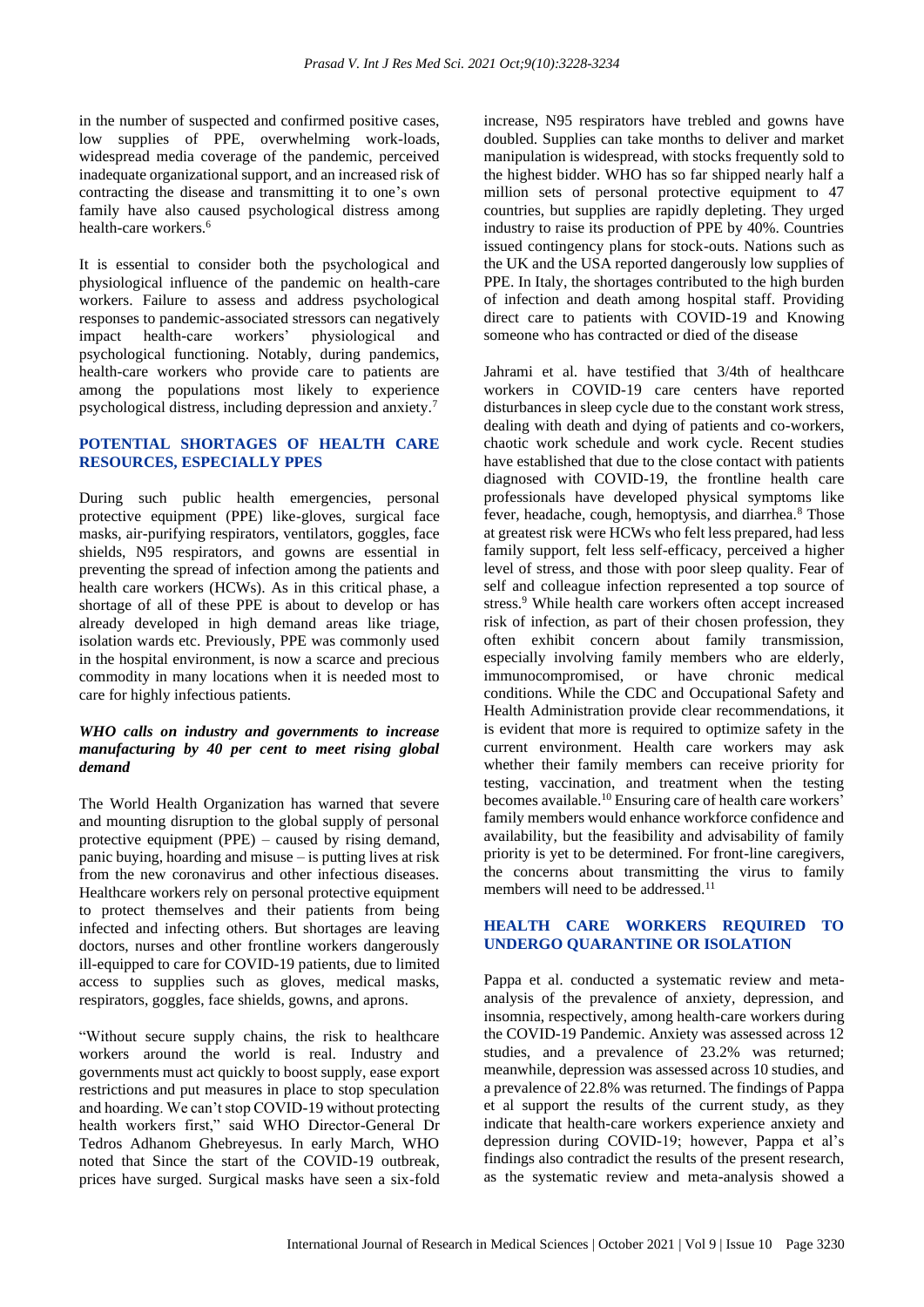higher prevalence of anxiety than depression. Our study found higher depression than anxiety.<sup>12</sup> Finally, Labrague and De Los Santos found that 123 of 325 (37.8%) nurses examined had dysfunctional anxiety levels. Labrague and De Los Santos also indicated that COVID-19 anxiety is associated with social support, organizational support, and personal resilience. These findings support the current study results by showing that front-line nurses are affected by anxiety during the COVID-19 Pandemic.<sup>13</sup> To help health-care workers provide care under extremely difficult clinical circumstances such as COVID-19 pandemic, the emotional and behavioural reactions vary among healthcare workers should be acknowledge and empowered through education and training to overcome fear and empathetic distress.

Around 69.6% were afraid of getting quarantined, whereas 66.3% were anxious about the cost of treatment. When asked if they felt afraid when they hear a colleague was infected and on a ventilator because of COVID-19, most participants (91.2%) answered yes. When asked if they were afraid of getting infected and not getting any medical treatment, a considerable number of participants (62%) responded yes. About 25.2% had sleeping difficulty, 56.8% were afraid of losing their life, and 49.2% were generally furious, angry, and depressed. On evaluating the fear of carrying the infection, most participants (94.2%) were afraid of transmitting the infection to their family members and friends, while 83.9% felt nervous when talking to their family members in close vicinity.

# **HIGH VOLUME WORKLOAD**

This factor is derived from the first one to a certain extent, but we have decided to take it into account independently as it is something health professionals normally deal with and previous studies have shown it is a factor that affects their health directly, especially in this situation. Within work overload, there are two different types of overwork: quantitative, which relates to performing excessive tasks during working hours and, in this case, it is related to the saturation of health facilities which have required the reorganization of working days, thus generating physical as well as psychological exhaustion of professionals, as workers not having the opportunity to recover; and the qualitative overwork, defined as to having to cope with excessive demands on their cognitive as well as their emotional skills.<sup>14</sup>

Both types of work overload contribute to worker's psychological discomfort but, considering our current situation, the qualitative overload plays a very important part in the consequences which will appear in healthcare workers in the middle term. The situation caused by COVID-19 could generate in workers a feeling of ineffectiveness and helplessness because of this qualitative overwork that they are facing, which in turn contributes to a high emotional load which is already affecting healthcare workers. As we have said, if the factors described above last in time, they could generate different symptoms at psychological level in a population already predisposed for this type of problems. In fact, it is known that different levels of depression and anxiety are increasing progressively in healthcare workers and are above average of the general population, so it is assumed they could increase for the reasons explained before.

More precisely, one of the consequences caused by these stressors and to which healthcare workers are prone is the Burnout Syndrome (BS), defined as an excessive and prolonged stress whose main components are emotional fatigue causing energy loss, wear out feeling and fatigue; dissociation and, specifically, depersonalization, with regards to an individual's defence upon avoiding those emotions which cause discomfort; and diminish work performance, as work itself loses its previous value.<sup>15</sup> Burn out Syndrome is declared by World Health Organization (WHO) as a labour risk affecting person's life quality, compromising individual's mental as well as physical health. Besides, at the organizational level, the worker with BS has not all the capacity to give his patients the healthcare they need, getting the quality of the health services even worse. BS can be identified using the following clinical evidence: social isolation, anxiety, fear, depression, anger, addictions, personality changes, guiltiness and self-immolation, changes in eating habits, substantial gain or weight loss, loss of memory disorganization, problems with concentration and sleep disorders.<sup>16</sup> Due to the effects caused by BS in worker's health at the individual level, as well as the repercussion on health system if it had, as it is expected, a high effect on healthcare workers, the prevention and treatment of BS and its manifestations would be essential for the physical and mental health care in these particular professionals, and the preservation of a high quality health system and attention to patients.

#### **HEALTH CARE WORKERS HEALTH**

During work performed by healthcare workers, several pressure elements from different sources may impact on keeping optimal conditions for a healthy working environment, and because of the saturation of the sanitary facilities due to the high level of virus infection, the health of these professionals has been obviously affected.

We must not forget the efficiency and proper working order of these institutions depend mostly on its professionals' wellbeing, and the conditions in which they are performing their duties are putting at risk the physical and mental health of many of them as they are exposed to different stressors at work.

Focusing on aspects related to occupational psychology, we can consider highlighting two groups of main factors which could influence on the possible psychological consequences caused by the pandemic in healthcare workers: lack of resources and heavy workload.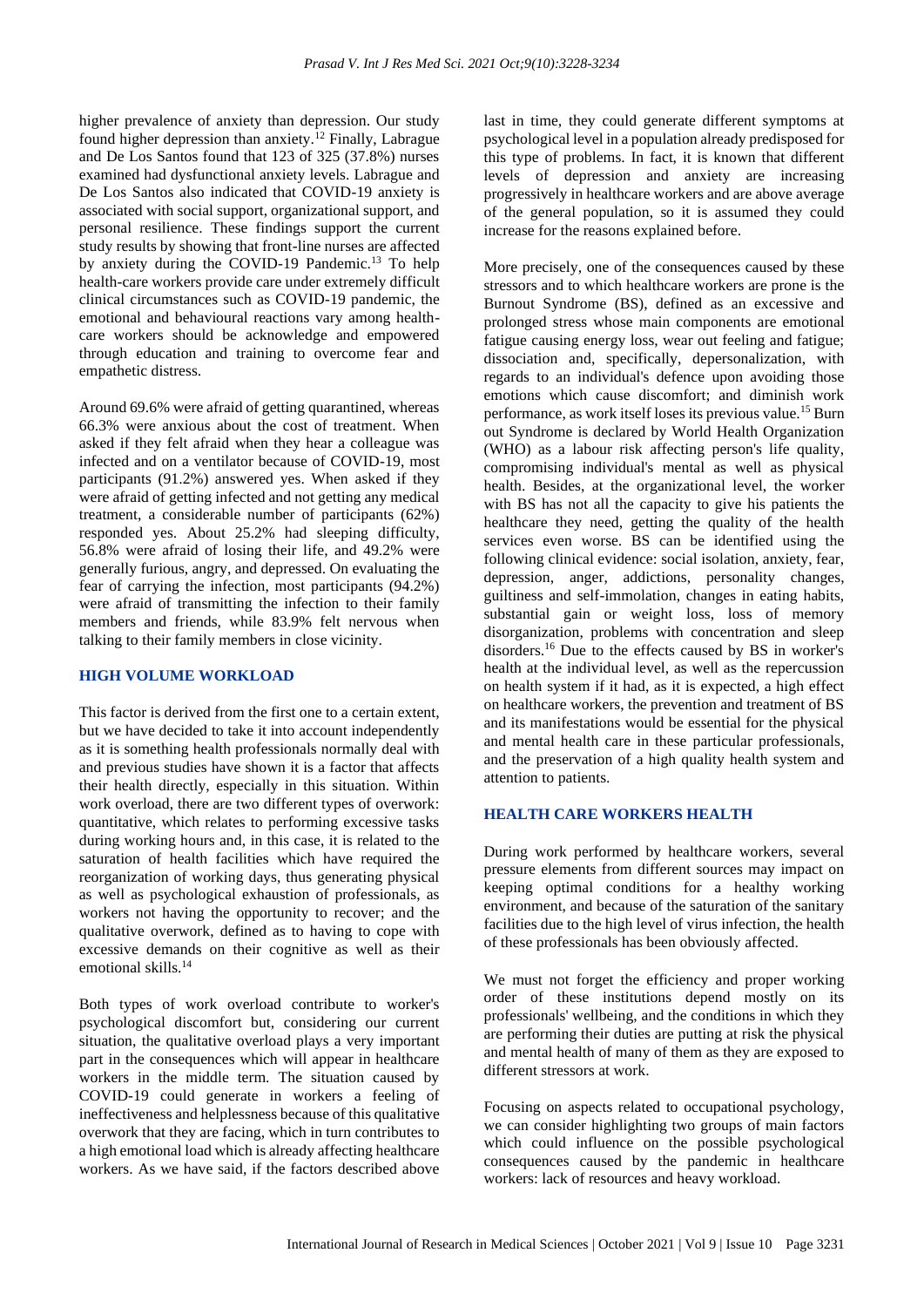#### **LACK OF RESOURCES**

This is a situation that all countries affected by the virus are facing, both material and human resources. As for lack of material, a high percentage of professionals are getting infected for not having adequate personal protection equipment (PPE) and not using it properly, having to reuse in many occasions equipment which is only recommended for one-time utilization. To get an idea of this, at the beginning of the pandemic in Wuhan, virus transmission reached 29% of healthcare workers in hospitals, these high numbers decreased considerably when adequate protection steps were implemented. In Spain, one of the countries most affected by the pandemic, in April, according to Redacción Médica, three out of ten new infected people are healthcare workers, this shows the problem's magnitude. Besides the lack of PPEs, we must mention the lack of tests to identify possible cases in hospital professionals, in this way we can isolate tested positive workers to avoid virus propagation. All of this generates fear, uncertainty and insecurity in workers for not knowing if PPEs are protecting adequately and even if they could have the virus and not being aware of it. Regarding the lack of human resources two elements must be considered. First, medical leaves due to the virus, which is directly related to the lack of equipment mentioned above. Second, the saturation of health institutions. According to data provided by Spain's Ministry of Health at the beginning of April. In European Union and United Kingdom, in cases confirmed, 30% of persons with COVID-19 required hospitalization and 4% of these were considered critical, defined as requiring mechanical ventilation, or other criteria to be provided with assistance in intensive care unit  $(ICU)^{17,18}$ 

In this context, it is evident there are not enough human resources to meet current demands, so medical institutions have signed contracts with doctors and nurses being in their last year of residency, as well as with medical graduates without specialization. This last group is formed by professionals who are mostly new in labour environment and might have been overloaded at psychological level because of the situations they have had to face since their little experience which is already a challenge for experienced professionals. The distress suffered in an unknown and new job for them, could generate a negative emotional association to this work environment, becoming an aversive stimulus to which they would not want to be exposed again.

Also, the working hours for many professionals have been modified, having to work more hours than usual, even making double shifts; time needed for resting to guarantee personal wellness and, therefore, a proper job performance. We must not forget fatigue is related to possible accidents, for example handling PPEs that increase the risk of infection. Additionally, the change of shifts could be a problem for family conciliation, increasing even more the pressure they are exposed to.

# **BEING QUARANTINE AND ISOLATED**

In addition to the labour conditions and its consequences quarantine is implemented to stop the expansion of pandemic. Recent history has had situations where quarantine was used as a measure to avoid expansion of contagious disease, such is the case for China and Canada during the outbreak of Severe Acute Respiratory Syndrome (SARS) or in some African countries during Ebola disease. Based on these, we know the psychological consequences caused by this type of isolation.

As stated by Liu, et al. in their study, performed after the SARS pandemic in 2012, for the hospital workers, the post-traumatic stress and depression symptoms associated to the quarantine, can last up to three years after the crisis finalizes. Besides, they add, the healthcare workers placed in quarantine show greater symptoms of post-traumatic stress than the average population.<sup>19</sup> Due to this fact, we consider particularly relevant to focus on this population. In the systematic review launched by The Lancet, other research performed on healthcare workers active during SARS highlights that quarantine can produce a predisposition to suffer post-traumatic stress symptoms or acute stress disorder.<sup>20-22</sup> This disorder, according to ICD-10, is a disorder linked to Post-Traumatic Stress Disorder (PTSD) when an individual suffers in acute and temporary terms -minimum 2 days and maximum four weeks- the symptoms of anxiety as a reaction to an exceptional physical or psychological distress. This experience can be caused by indirect exposition, for witnessing events happening to other individuals, or by being informed about traumatic events that close people have suffered. Consequently, among others, it causes difficulty sleeping, irritation, poor concentration, motion disorders, hypersurveillance, which could contribute to an increase in burnout.

The individuals with these disorders can show dissociative symptoms caused by the disconnection produced when trying to avoid anxiety by the upcoming event. This means that individuals could feel emotionally senseless or disconnected- as it occurs as consequence of BS-, suffer dissociative amnesia and, in the most severe cases, have the sensation that events are not real. If not treated in time, the disorder or episode of acute stress could become a chronic PTSD, considered over time, or even a complex PTSD.

PTSD is a disorder, according to ICD-10, characterized by: flashbacks or nightmares about the traumatic event which produce terror and strong physiological reactions, avoidance of memories or thoughts related to the event, or to avoid activities, situations or persons related to, and a lasting perception of a current noticeable threat. Due to these symptoms, professionals working in intensive care units (ICU) may not desire to keep working there.<sup>23</sup> If these individuals develop post-traumatic stress, as a selfprotection strategy either being aware or unaware, they may not want to return to where it was produced.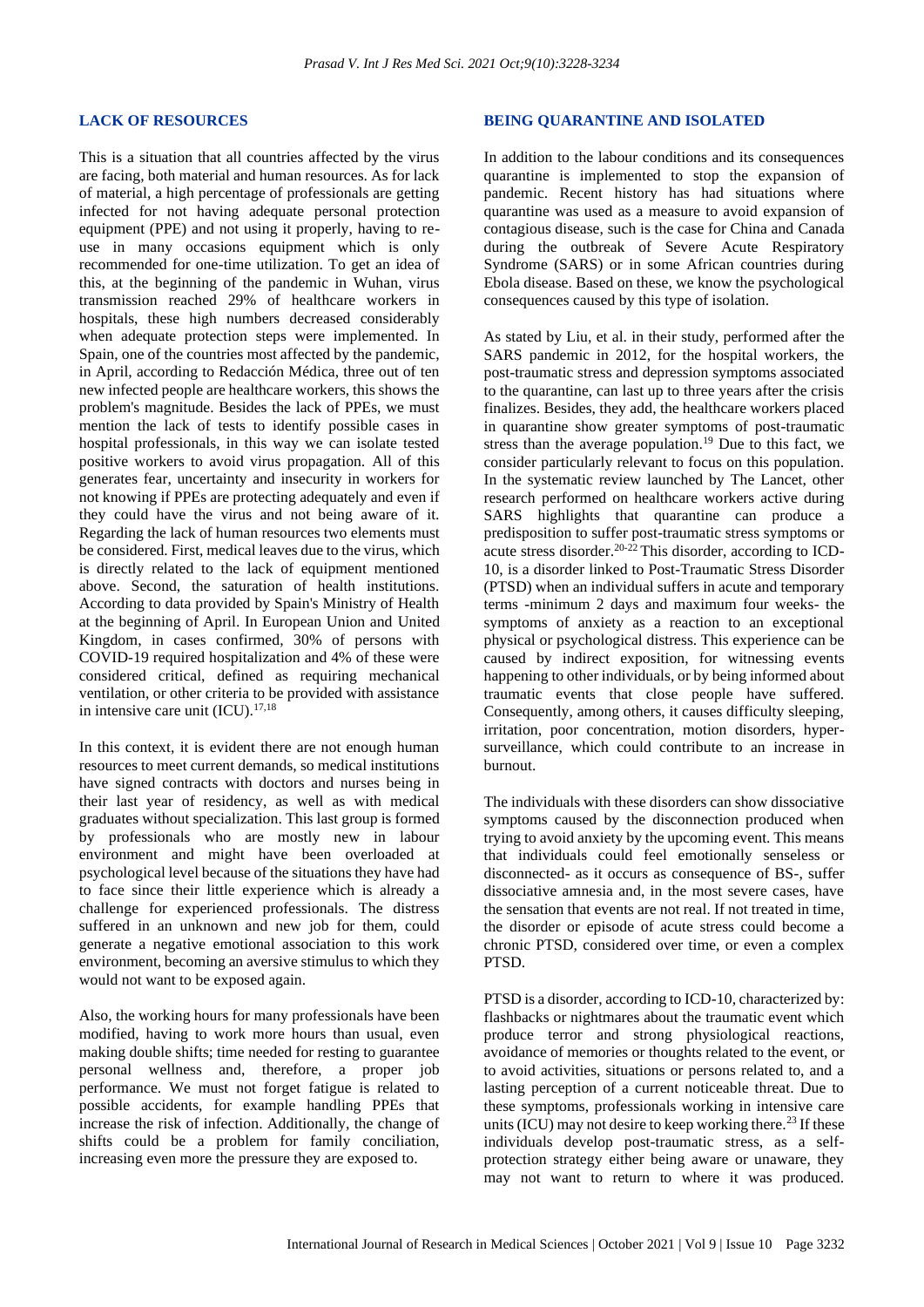Therefore, the psychological consequences derived from the social situation to which the healthcare workers are exposed could not only have implications at individual level, but also increase the burnout already mentioned and may help degrade the health system institution; due to the fact that having professionals with PTSD would decrease human resources either with sick leaves or for not being able to cover.

#### **CONCLUSION**

The control of COVID-19 disease is also largely impacted by intervention of psychological problem faced by medical and non-medical individuals. COVID-19 has left the frontline health care professionals with health uncertainty. HCW may experience psychological distress as a result of the COVID19 pandemic due to: providing direct patient care; vicarious trauma; getting infected; quarantine. The virus has donned upon the frontline health care professionals to a larger extent leaving a deeper impact on their physical and psychological well-being. Forefront medical workers and researchers have played a foremost role in combating against the COVID-19 outbreak. Many recent studies have highlighted the psychological issues which has impacted the lives of the frontline health care professionals (i.e. depression, anxiety, insomnia, and posttraumatic stress symptoms). There are rare evidences of studies that have explored the mourning processes or complicated grief faced by the families of these health care professionals who lost their life fighting the pandemic. The paper has also attempted to make some recommendations to provide psychological support to the bereaved family, to fight the mental health problems encountered after the loss of their loved ones. Strong leadership with clear, honest and open communication is needed to offset fears and uncertainties. Provision of adequate resources and mental health supports will bolster self-efficacy and confidence Self-care is our responsibility.

#### *Recommendations*

# *Supporting health care workers –at organisational level strategies*

Limit working hours to no longer than 12-hour shifts. Utilize teams. Provide defusing and assess responder functioning after each shift. Frequent, clear and rapid communication from leadership. Appropriate provision of supplies and equipment. Regular debriefing sessions. Informal and formal mental health support should be offered to health care workers.

## *Supporting health care workers –at personal level strategies*

Recognize and heed early warning signs of stress. Reduce physical tension by deep breathing, meditating, walking. Take brief breaks for basic bodily care and refreshment. Maintain a healthy diet and get adequate sleep and exercise. Avoid or limit caffeine and use of alcohol. Realize that it is okay to draw boundaries and say "no". Talk with your co-workers about experiences. Support one another. Ask for help if you need it.

*Funding: No funding sources Conflict of interest: None declared Ethical approval: Not required*

#### **REFERENCES**

- 1. Spoorthy MS. Mental health problems faced by healthcare workers due to the COVID-19 pandemic – A review. Asian J Psychiatr. 2020;51:102119.
- 2. Maunder R. The experience of the 2003 SARS outbreak as a traumatic stress among frontline healthcare workers in Toronto: Lessons learned. Philos Trans R Soc Lond B Biol Sci. 2004;359:1117-  $\mathcal{D}$
- 3. Khan YH, Malthi TH, Alotaibi NH, Alzarea AI. Work related stress factors among healthcare professionals during COVID-19 pandemic; a call for immediate action. Hosp Pract. 2020.
- 4. Heath C, Sommerfield A, von Ungern-Sternberg BS. Resilience strategies to manage psychological distress among healthcare workers during the COVID-19 pandemic: a narrative review. Anesthesia. 2020;75(10):1364-71.
- 5. Maben J, Bridges J. Covid-19: Supporting nurses' psychological and mental health. J Clin Nurs. 2020;29(15–16):2742-50.
- 6. Centers for Disease Control and Prevention. Strategies for optimizing the supply of facemasks. 2020. https://www.cdc.gov/coronavirus/ 2019 ncov/hcp/ppe-strategy/face-masks.html. Accessed on 20th May, 2021.
- 7. Global shortage of personal protective equipment. 2020.
- 8. Xiao H, Zhang Y, Kong D, Li S, Yang N. The effects of social support on sleep quality of medical staff treating patients with coronavirus disease 2019 (COVID-19) in January and February 2020 in China. Med Sci Monit. 2020;26(26):e923549.
- 9. Preti E, Di Mattei V, Perego G, Ferrari F, Mazzetti M, Taranto P. The psychological impact of epidemic and pandemic outbreaks on healthcare workers: rapid review of the evidence. Curr Psychiatry Rep. 2020;22(8):43.
- 10. Jahrami H, BaHammam AS, AlGahtani H, Ebrahim A, Faris M, AlEid K, et al. The examination of sleep quality for frontline healthcare workers during the outbreak of COVID-19. Sleep Breath. 2020;1-9.
- 11. Shaukat N, Ali DM, Razzak J. Physical and mental health impacts of COVID-19 on healthcare workers: a scoping review. Int J Emerg Med. 2020;13:40.
- 12. Du J, Dong L, Wang T. Psychological symptoms among frontline healthcare workers during COVID-19 outbreak in Wuhan. Gen Hosp Psychiatry. 2020.
- 13. Predictive Factors Associated With Fear Faced by Healthcare Workers During COVID-19 Pandemic: A Questionnaire-Based Study Monitoring. 2020.